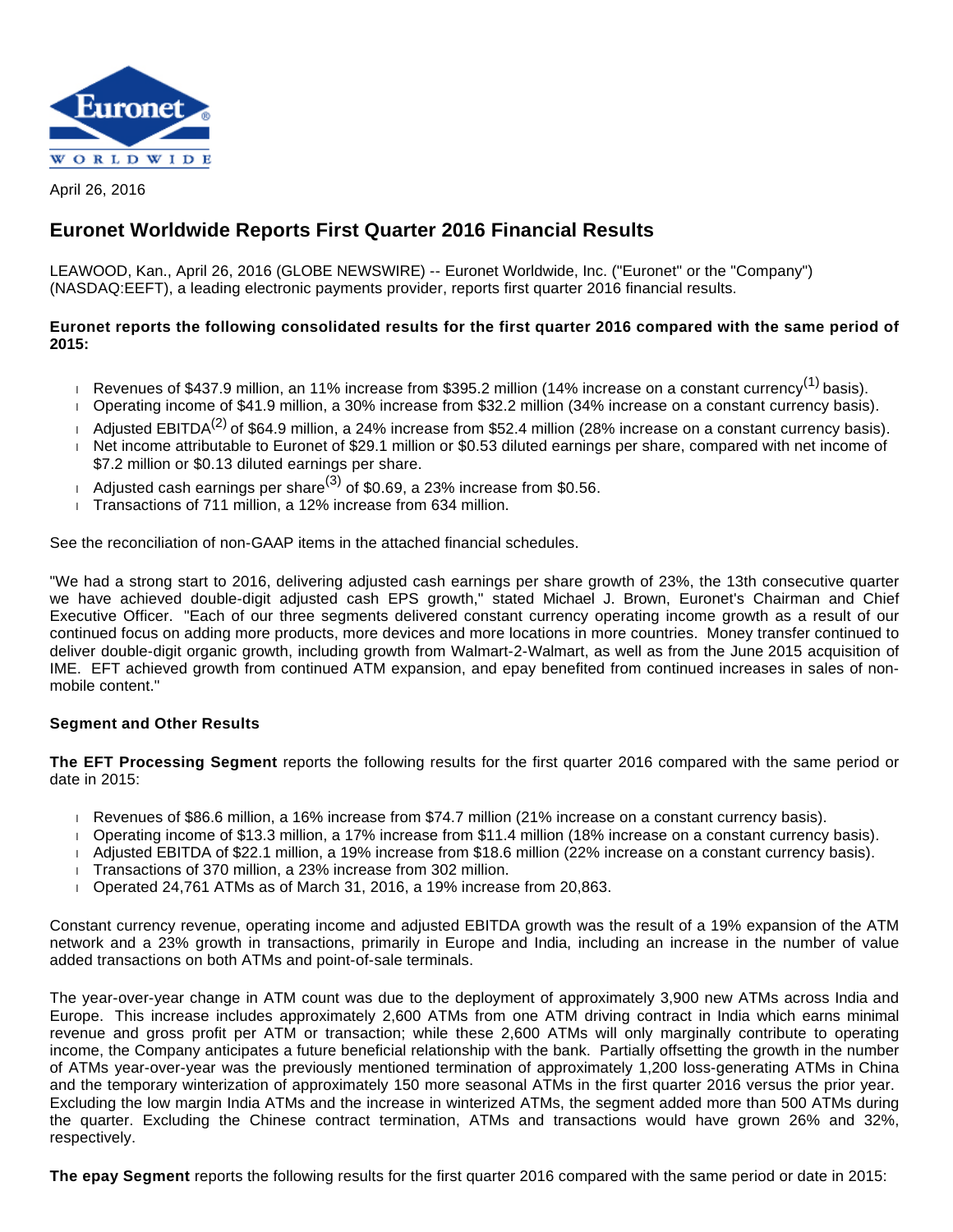- Revenues of \$170.1 million, a 3% decrease from \$175.9 million (1% increase on a constant currency basis).
- Operating income of \$15.8 million, a 1% increase from \$15.6 million (6% increase on a constant currency basis).
- Adjusted EBITDA of \$18.9 million, a 1% increase from \$18.8 million (5% increase on a constant currency basis).
- Transactions of 322 million, a 1% increase from 318 million.
- Point-of-sale ("POS") terminals of approximately 658,000 as of March 31, 2016, a 2% decrease from approximately 672,000 as of March 31, 2015.
- Retailer locations of approximately 301,000 as of March 31, 2016, a 2% decrease from approximately 308,000.

epay constant currency revenue, operating income and adjusted EBITDA growth was primarily the result of increased sales of non-mobile products, partially offset by certain mobile content transaction declines.

The increase in transactions was largely driven by growth in India, Germany, Turkey, Australia, Poland and the Middle East , partially offset by declines in Brazil, North America and the U.K.

**The Money Transfer Segment** reports the following results for the first quarter 2016 compared with the same period or date in 2015:

- Revenues of \$181.6 million, a 25% increase from \$144.8 million (27% increase on a constant currency basis).
- Operating income of \$21.5 million, a 56% increase from \$13.8 million (59% increase on a constant currency basis).
- Adjusted EBITDA of \$28.8 million, a 40% increase from \$20.5 million (44% increase on a constant currency basis).
- Total transactions of 18.7 million, a 35% increase from 13.9 million.
- Network locations of approximately 310,000 as of March 31, 2016, a 26% increase from approximately 246,000.

Money Transfer constant currency revenue, operating income, adjusted EBITDA and transaction growth was driven by an increase in Ria's organic business including double-digit transaction growth in Europe, Asia Pacific, the US, and Walmart-2- Walmart as well as the added benefit from the June 2015 acquisition of IME.

Money transfers grew 39% and non-transfer transactions such as bill payment and international mobile recharge grew 5%, resulting in total transaction growth of 35%.

**Corporate and Other** reports \$8.7 million of expense for the first quarter 2016 compared with \$8.6 million for the first quarter 2015.

## **Balance Sheet and Financial Position**

Unrestricted cash on hand was \$548.5 million as of March 31, 2016, compared to \$457.5 million as of December 31, 2015. Cash increased as a result of cash flows generated from operations, revolver borrowings to fund ATM cash fills and the timing of payments in the epay and money transfer segments, partially offset by cash paid for share repurchases and capital expenditures. Total indebtedness was \$497.8 million as of March 31, 2016, compared to \$423.7 million as of December 31, 2015. Debt increased primarily from revolver borrowings to fund ATM cash fills and share repurchases. In the first quarter of 2016, the Company repurchased approximately 1.1 million shares for a total purchase price of approximately \$75.6 million of the \$100 million board-authorized share repurchase plan.

### **Guidance**

The Company currently expects adjusted cash earnings per share for the second quarter 2016, assuming foreign currency exchange rates remain stable through the end of the quarter, to be approximately \$0.90.

#### **Non-GAAP Measures**

In addition to the results presented in accordance with U.S. GAAP, the Company presents non-GAAP financial measures, such as constant currency financial measures, adjusted operating income, adjusted EBITDA and adjusted cash earnings per share. These measures should be used in addition to, and not a substitute for, revenues, net income, operating income and earnings per share computed in accordance with U.S. GAAP. We believe that these non-GAAP measures provide useful information to investors regarding the Company's performance and overall results of operations. These non-GAAP measures are also an integral part of the Company's internal reporting and performance assessment for executives and senior management. The non-GAAP measures used by the Company may not be comparable to similarly titled non-GAAP measures used by other companies. The attached schedules provide a full reconciliation of these non-GAAP financial measures to their most directly comparable U.S. GAAP financial measure.

 $(1)$  Constant currency financial measures are computed as if foreign currency exchange rates did not change from the prior period. This information is provided to illustrate the impact of changes in foreign currency exchange rates on the Company's results when compared to the prior period.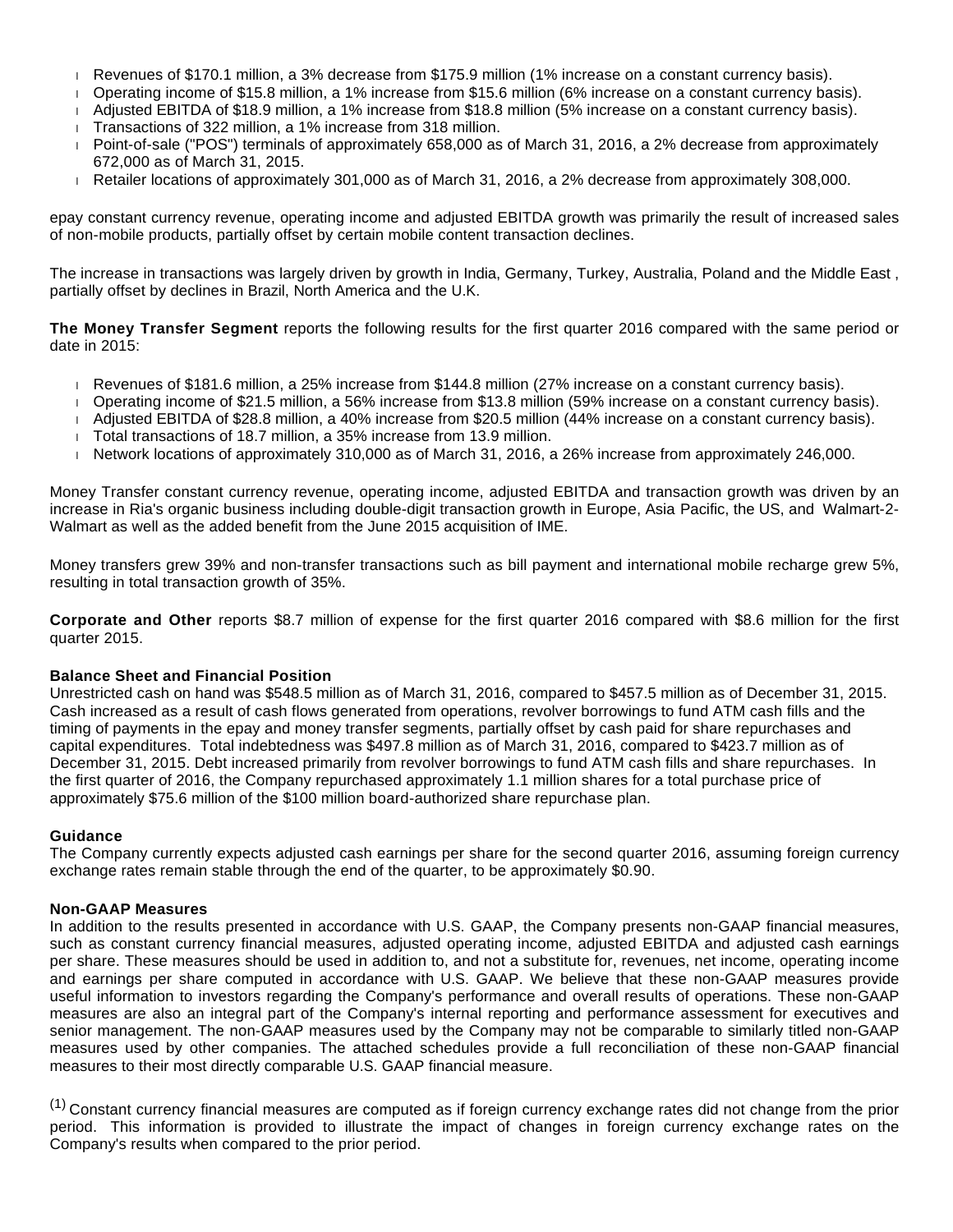(2) Adjusted EBITDA is defined as net income excluding interest, income tax expense, depreciation, amortization, sharebased compensation and other non-operating or non-recurring items that are considered expenses under U.S. GAAP.

<sup>(3)</sup> Adiusted cash earnings per share is defined as diluted U.S. GAAP earnings per share excluding, to the extent incurred in the period, the tax-effected impacts of: a) foreign currency exchange gains or losses, b) goodwill impairment charges, c) gains or losses from the early retirement of debt, d) share-based compensation, e) acquired intangible asset amortization, f) non-cash interest expense, g) non-cash income tax expense, and h) other non-operating or non-recurring items. Adjusted cash earnings per share represents a performance measure and is not intended to represent a liquidity measure.

#### **Conference Call and Slide Presentation**

Euronet Worldwide will host an analyst conference call on April 27, 2016, at 9:00 a.m. Eastern Time to discuss these results. The call may also include discussion of company developments, forward-looking information and other material information about business and financial matters. To listen to the call via telephone, dial 877-303-6313 (USA) or +1-631-813-4734 (outside the USA). The conference call will also be available via webcast at [http://ir.euronetworldwide.com](http://www.globenewswire.com/Tracker?data=U47IY2VyuwPVbR8fVHN47bNAppAOUoYSBtRc09iCY5BiyBoyTBDbgd3AqJ13HQKxjfhPHUaNlH1R__9ngipo5egAzss8A5SqB7DMv-uaoiWTWNkXeI1zr3ZSCpwD0h7T). Participants should go to the website at least five minutes prior to the scheduled start time of the event to register. A slideshow will be included in the webcast.

A webcast replay will be available beginning approximately one hour after the event at [http://ir.euronetworldwide.com](http://www.globenewswire.com/Tracker?data=U47IY2VyuwPVbR8fVHN47bNAppAOUoYSBtRc09iCY5DWx5xYzW6kWhErxXDMBKweXrg5pNzy8OrV7H-olk9aCSeCE9F-POjXBHmk0nn5zvxdF8i31gwI5-ajYb0ytxuT) and will remain available for one year.

#### **About Euronet Worldwide, Inc.**

Euronet Worldwide is an industry leader in processing secure electronic financial transactions. The Company offers payment and transaction processing solutions to financial institutions, retailers, service providers and individual consumers. These services include comprehensive ATM, POS and card outsourcing services, card issuing and merchant acquiring services, software solutions, cash-based and online-initiated consumer-to-consumer and business-to-business money transfer services, and electronic distribution of prepaid mobile phone time and other prepaid products.

Euronet's global payment network is extensive - including 24,761 ATMs, approximately 129,000 EFT POS terminals and a growing portfolio of outsourced debit and credit card services which are under management in 50 countries; card software solutions; a prepaid processing network of approximately 658,000 POS terminals at approximately 301,000 retailer locations in 34 countries; and a global money transfer network of approximately 310,000 locations serving 150 countries. With corporate headquarters in Leawood, Kansas, USA, and 58 worldwide offices, Euronet serves clients in approximately 165 countries. For more information, please visit the Company's website at [www.euronetworldwide.com](http://www.globenewswire.com/Tracker?data=3sHDynV86fGSW-wCO6pI5PJHOFYO0zAl836AZNUaGGfsKh73IYq-Ux_aa2Dc8vtc5j0cn4s0Nt2Uq1ZxpVoM9CAy3vCu3v46LwZ-x0CFd0U=).

Statements contained in this news release that concern Euronet's or its management's intentions, expectations, or predictions of future performance, are forward-looking statements. Euronet's actual results may vary materially from those anticipated in such forward-looking statements as a result of a number of factors, including: conditions in world financial markets and general economic conditions, including economic conditions in specific countries or regions; technological developments affecting the market for the Company's products and services; foreign currency exchange rate fluctuations; the effects of any breaches in the security of our computer systems; the Company's ability to renew existing contracts at profitable rates; changes in fees payable for transactions performed for cards bearing international logos or over switching networks such as card transactions on ATMs; changes in the Company's relationship with, or in fees charged by, the Company's business partners; competition; the outcome of claims and other loss contingencies affecting the Company; and changes in laws and regulations affecting the Company's business, including immigration laws. These risks and other risks are described in the Company's filings with the Securities and Exchange Commission, including our Annual Report on Form 10-K, Quarterly Reports on Form 10-Q and Current Reports on Form 8-K. Copies of these filings may be obtained via the SEC's Edgar website or by contacting the Company or the SEC. Any forward-looking statements made in this release speak only as of the date of this release. Euronet does not intend to update these forward-looking statements and undertakes no duty to any person to provide any such update under any circumstances. The Company regularly posts important information to the investor relations section of its website.

### **EURONET WORLDWIDE, INC. Condensed Consolidated Balance Sheets (in millions)**

 **As of March 31, As of 2016 December 31, (unaudited) 2015**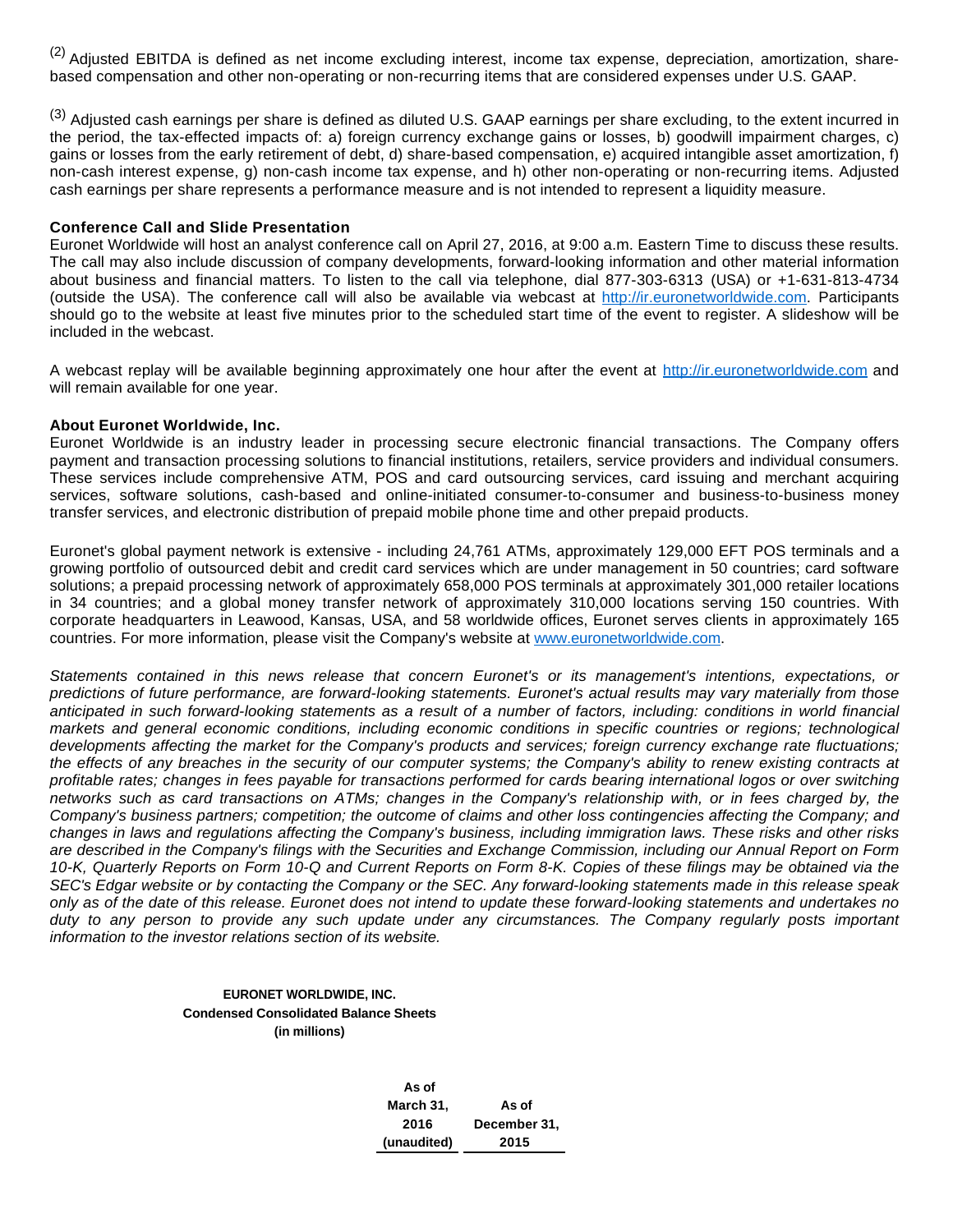| Current assets:                                       |                  |       |         |  |  |
|-------------------------------------------------------|------------------|-------|---------|--|--|
| Cash and cash equivalents                             | \$<br>548.5      | \$    | 457.5   |  |  |
| Restricted cash                                       | 37.7             |       | 45.3    |  |  |
| Inventory - PINs and other                            | 63.3             |       | 72.1    |  |  |
| Trade accounts receivable, net                        | 355.0            |       | 423.3   |  |  |
| Prepaid expenses and other current assets             | 129.4            |       | 132.8   |  |  |
| <b>Total current assets</b>                           | 1,133.9          |       | 1,131.0 |  |  |
| Property and equipment, net                           | 169.7            |       | 157.4   |  |  |
| Goodwill and acquired intangible assets, net          | 874.7            | 853.2 |         |  |  |
| Other assets, net                                     | 53.9             |       | 51.1    |  |  |
| <b>Total assets</b>                                   | \$<br>2,232.2 \$ |       | 2,192.7 |  |  |
| LIABILITIES AND EQUITY<br><b>Current liabilities:</b> |                  |       |         |  |  |
| Accounts payable and other current liabilities        | \$<br>857.9      | \$    | 889.8   |  |  |
| Short-term debt obligations                           | 14.1             |       | 14.1    |  |  |
| <b>Total current liabilities</b>                      | 872.0            |       | 903.9   |  |  |
| Debt obligations, net of current portion              | 478.6            |       | 405.5   |  |  |
| Capital lease obligations, net of current portion     | 5.1              |       | 4.1     |  |  |
| Deferred income taxes                                 | 36.0             |       | 33.9    |  |  |
| Other long-term liabilities                           | 20.8             |       | 19.3    |  |  |
| <b>Total liabilities</b>                              | 1,412.5          |       | 1,366.7 |  |  |
| Equity                                                | 819.7            |       | 826.0   |  |  |
| Total liabilities and equity                          | \$<br>2,232.2    | \$    | 2,192.7 |  |  |

ASSETS

## **EURONET WORLDWIDE, INC. Consolidated Statements of Income (unaudited - in millions, except share and per share data)**

|                                       |  |       | <b>Three Months Ended</b><br>March 31, |        |  |
|---------------------------------------|--|-------|----------------------------------------|--------|--|
|                                       |  | 2015  |                                        |        |  |
| Revenues                              |  | 437.9 | \$                                     | 395.2  |  |
| Operating expenses:                   |  |       |                                        |        |  |
| Direct operating costs                |  | 271.6 |                                        | 251.4  |  |
| Salaries and benefits                 |  | 67.2  |                                        | 60.4   |  |
| Selling, general and administrative   |  | 37.9  |                                        | 33.9   |  |
| Depreciation and amortization         |  | 19.3  |                                        | 17.3   |  |
| Total operating expenses              |  | 396.0 |                                        | 363.0  |  |
| Operating income                      |  | 41.9  |                                        | 32.2   |  |
| Other income (expense):               |  |       |                                        |        |  |
| Interest income                       |  | 0.5   |                                        | 0.6    |  |
| Interest expense                      |  | (6.4) |                                        | (5.7)  |  |
| Foreign currency exchange gain (loss) |  | 2.2   |                                        | (13.0) |  |
| Total other expense, net              |  | (3.7) |                                        | (18.1) |  |
| Income before income taxes            |  | 38.2  |                                        | 14.1   |  |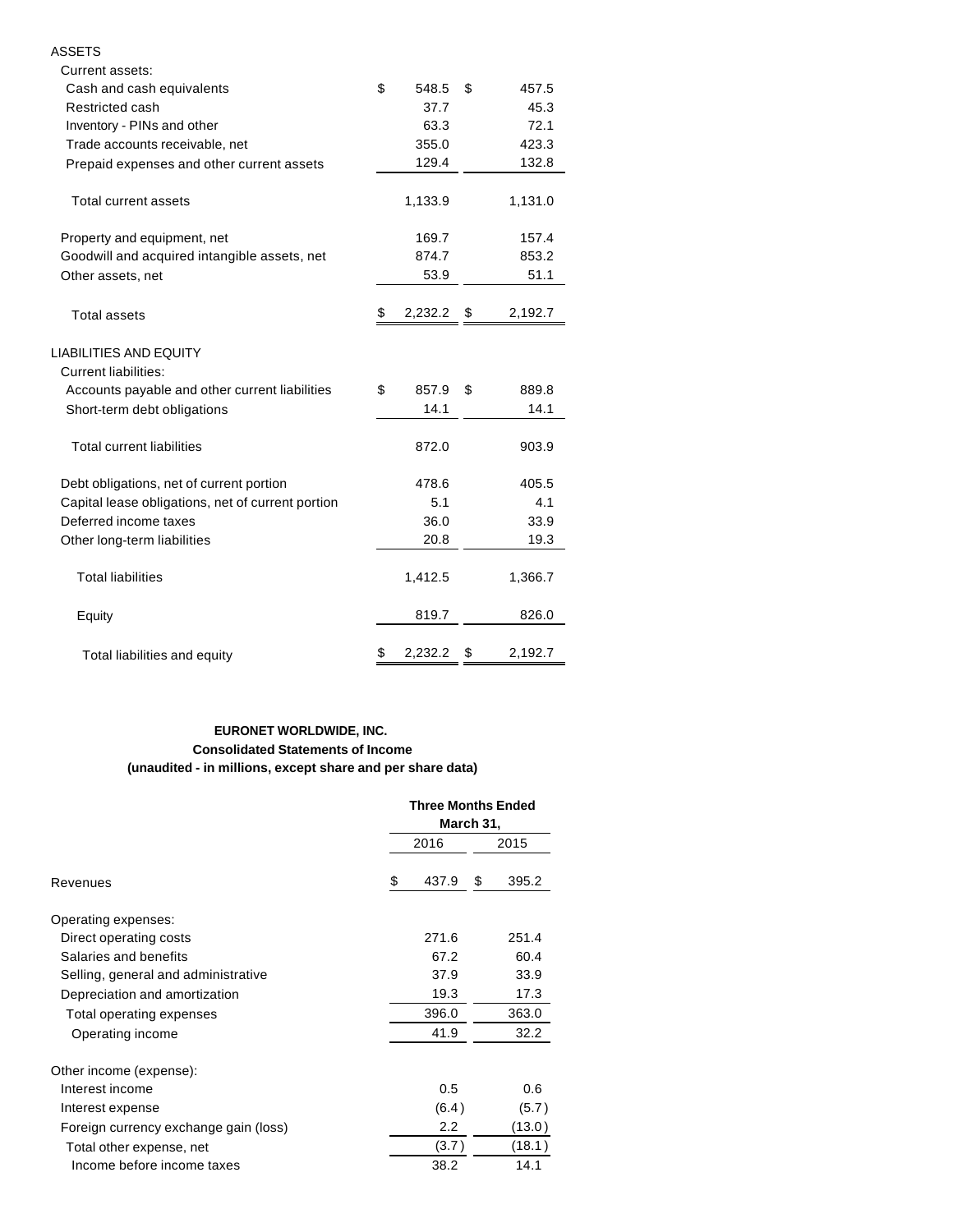| Income tax expense                                                                               | (9.1 )                   |   | (7.0               |  |  |
|--------------------------------------------------------------------------------------------------|--------------------------|---|--------------------|--|--|
| Net income<br>Net loss attributable to noncontrolling interests                                  | \$<br>29.1<br>29.1       | S | 7.1<br>0.1<br>7.2  |  |  |
| Net income attributable to Euronet Worldwide, Inc.<br>Earnings per share attributable to Euronet |                          |   |                    |  |  |
| Worldwide, Inc. stockholders - diluted<br>Diluted weighted average shares outstanding            | \$<br>0.53<br>54.529.588 | S | 0.13<br>53.625.641 |  |  |

# **EURONET WORLDWIDE, INC.**

# **Reconciliation of Net Income to Operating Income (Expense) and Adjusted EBITDA (unaudited - in millions)**

|                                                                                                                                              | Three months ended March 31, 2016 |      |        |                   |        |           |            |                       |             |
|----------------------------------------------------------------------------------------------------------------------------------------------|-----------------------------------|------|--------|-------------------|--------|-----------|------------|-----------------------|-------------|
|                                                                                                                                              | <b>EFT</b><br>Processing          |      | epay   | Money<br>Transfer |        | Corporate |            | Services Consolidated |             |
| Net income                                                                                                                                   |                                   |      |        |                   |        |           |            | \$                    | 29.1        |
| Add: Income tax expense<br>Add: Total other expense, net                                                                                     |                                   |      |        |                   |        |           |            |                       | 9.1<br>3.7  |
| Operating income (expense)                                                                                                                   | \$                                | 13.3 | \$15.8 |                   | \$21.5 | \$        | (8.7)      | \$                    | 41.9        |
| Add: Depreciation and amortization<br>Add: Share-based compensation                                                                          |                                   | 8.8  | 3.1    |                   | 7.3    |           | 0.1<br>3.7 |                       | 19.3<br>3.7 |
| Earnings (expense) before interest,<br>taxes, depreciation, amortization<br>and share-based compensation<br>(Adjusted EBITDA) <sup>(1)</sup> | \$                                | 22.1 | \$18.9 | \$                | 28.8   | \$        | (4.9)      | \$                    | 64.9        |

|                                                                                                                                              | Three months ended March 31, 2015 |                          |            |                          |      |                       |            |    |                     |  |
|----------------------------------------------------------------------------------------------------------------------------------------------|-----------------------------------|--------------------------|------------|--------------------------|------|-----------------------|------------|----|---------------------|--|
|                                                                                                                                              |                                   | <b>EFT</b><br>Processing |            | <b>Money</b><br>Transfer |      | Corporate<br>Services |            |    | <b>Consolidated</b> |  |
| Net income                                                                                                                                   |                                   |                          |            |                          |      |                       |            | \$ | 7.1                 |  |
| Add: Income tax expense<br>Add: Total other expense, net                                                                                     |                                   |                          |            |                          |      |                       |            |    | 7.0<br>18.1         |  |
| Operating income (expense)                                                                                                                   | \$                                | 11.4                     | \$15.6     | \$                       | 13.8 | \$                    | $(8.6)$ \$ |    | 32.2                |  |
| Add: Depreciation and amortization<br>Add: Share-based compensation                                                                          |                                   | 7.4<br>(0.2)             | 3.1<br>0.1 |                          | 6.7  |                       | 0.1<br>3.0 |    | 17.3<br>2.9         |  |
| Earnings (expense) before interest,<br>taxes, depreciation, amortization<br>and share-based compensation<br>(Adjusted EBITDA) <sup>(1)</sup> | \$                                | 18.6                     | \$18.8     | \$                       | 20.5 | \$                    | $(5.5)$ \$ |    | 52.4                |  |